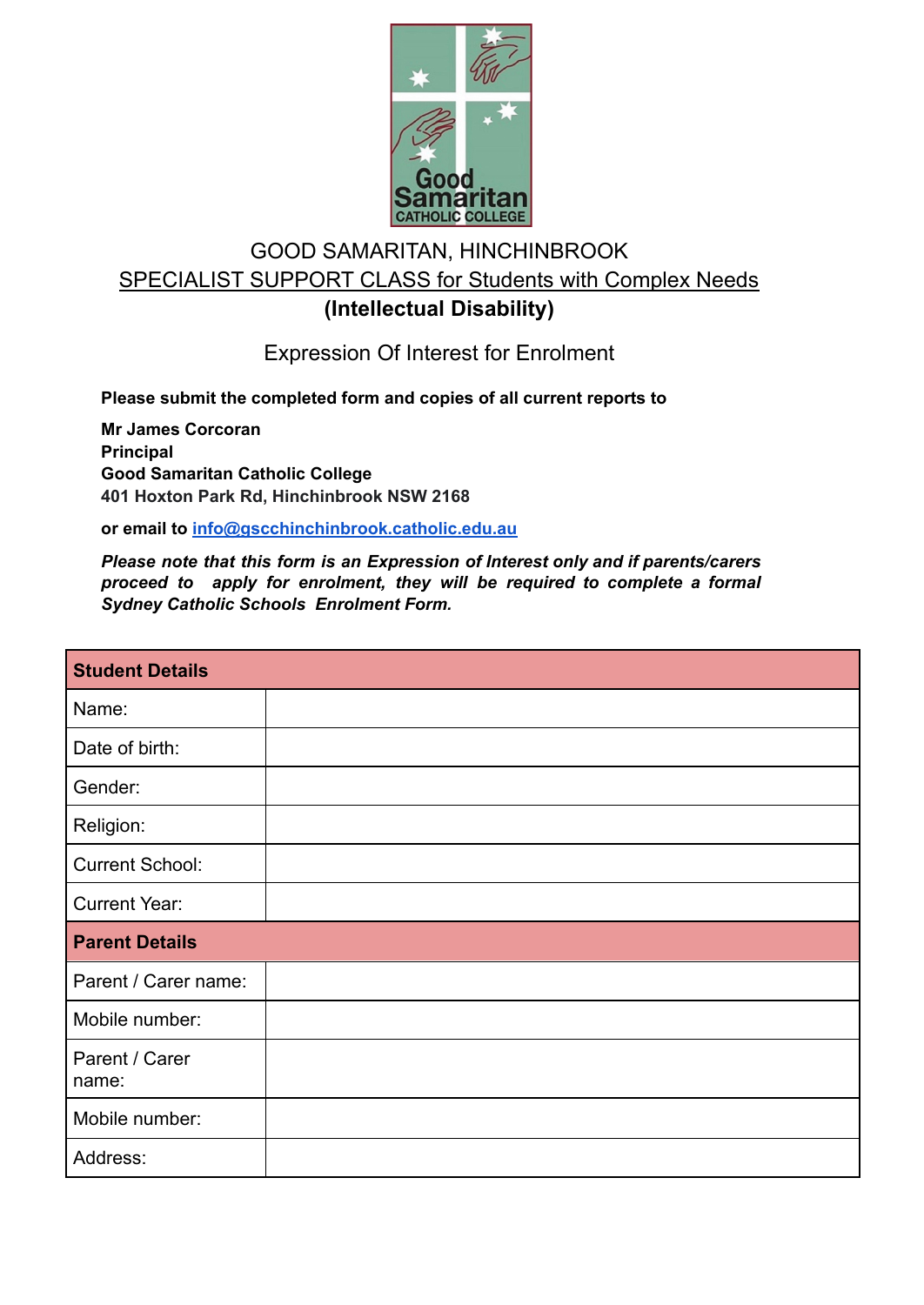| Email:                                                                                     |                                                                                                                                                                                                                                |  |
|--------------------------------------------------------------------------------------------|--------------------------------------------------------------------------------------------------------------------------------------------------------------------------------------------------------------------------------|--|
| What day of the week<br>and time of day is<br>best to contact you?                         |                                                                                                                                                                                                                                |  |
| <b>Background Information</b>                                                              |                                                                                                                                                                                                                                |  |
| Please indicate your child's disability / disabilities:                                    |                                                                                                                                                                                                                                |  |
| <sup>o</sup> Intellectual Disability / Developmental Disorder                              |                                                                                                                                                                                                                                |  |
| <sup>o</sup> Speech, Language and Communication Disorder                                   |                                                                                                                                                                                                                                |  |
| □ Autism Spectrum Disorder □ Acquired Brain Injury □ Complex Social and Emotional Needs    |                                                                                                                                                                                                                                |  |
| <b>D</b> Hearing Loss D Vision Impairment D ADHD D Physical Disability                     |                                                                                                                                                                                                                                |  |
| <sup>o</sup> Other (Please specify below)                                                  |                                                                                                                                                                                                                                |  |
|                                                                                            |                                                                                                                                                                                                                                |  |
|                                                                                            |                                                                                                                                                                                                                                |  |
| Please indicate your<br>child's most recent<br>assessment reports:                         | D Psychometric Assessment / Date: Demonstration of Psychometric Assessment / Date:                                                                                                                                             |  |
|                                                                                            | D Adaptive Functioning Assessment / Date: \\connection \\connection \\connection \\connection \\connection \\connection \\connection \\connection \\connection \\connection \\connection \\connection \\connection \\connectio |  |
| Please attach a copy<br>of your child's most<br>recent assessment<br>reports to this form. | D Behavioural Assessment / Date: _________________                                                                                                                                                                             |  |
|                                                                                            | O Speech and Language Assessment / Date: Communication of Speech and Language Assessment / Date:                                                                                                                               |  |
|                                                                                            | D Occupational Therapy Assessment / Date:                                                                                                                                                                                      |  |
|                                                                                            | D Paediatric Report or letter / Date: Demonstructure                                                                                                                                                                           |  |
|                                                                                            | <sup>o</sup> Medical Report or plan                                                                                                                                                                                            |  |
|                                                                                            | □ Other                                                                                                                                                                                                                        |  |
|                                                                                            | □ Other                                                                                                                                                                                                                        |  |
|                                                                                            | / Date: <u>Date:</u>                                                                                                                                                                                                           |  |
| Does your child have<br>any medical needs?<br>Please provide<br>details:                   |                                                                                                                                                                                                                                |  |
| Please comment on<br>your child's<br>independence with<br>eating and toileting:            |                                                                                                                                                                                                                                |  |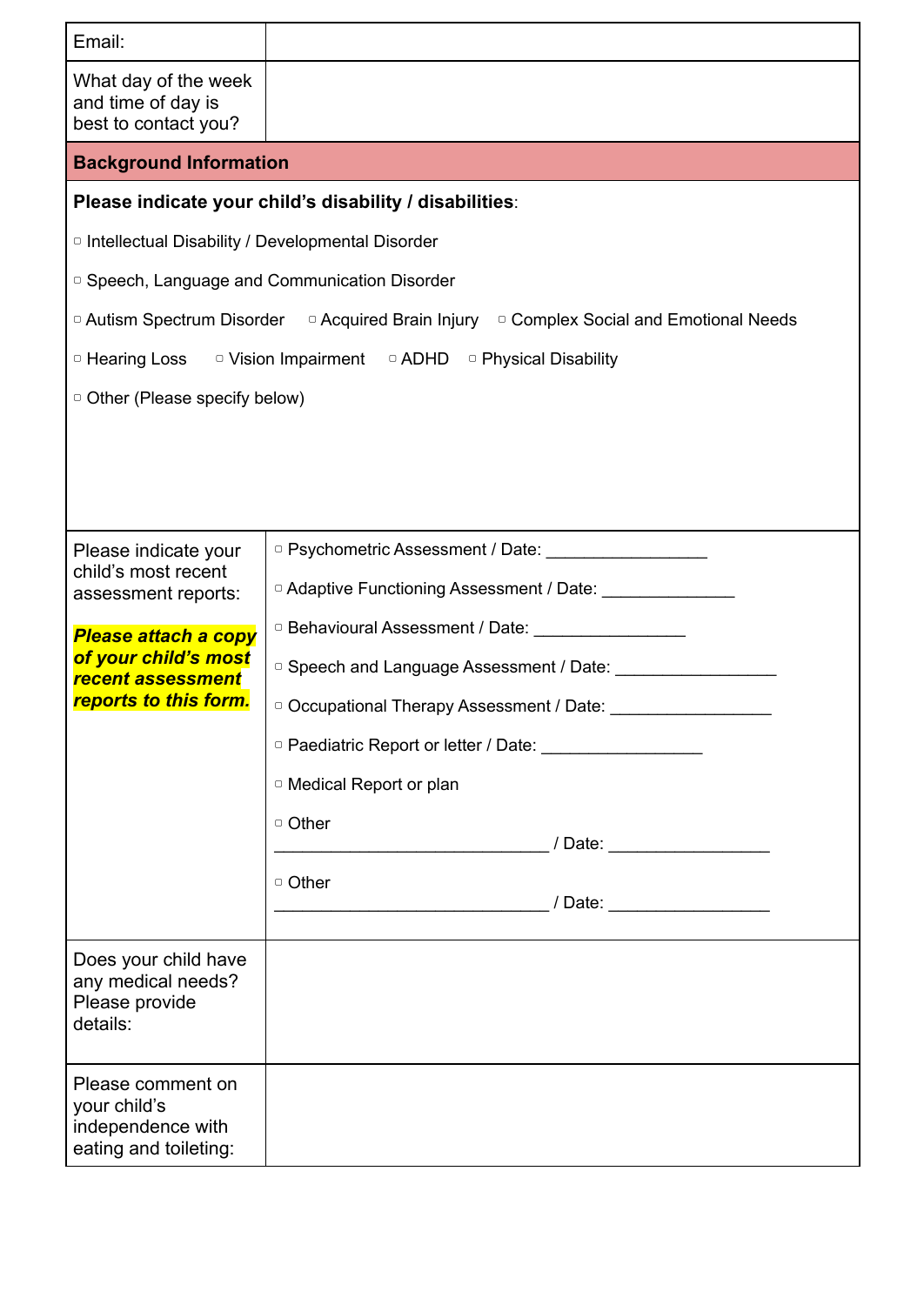| Please indicate<br>whether your child will<br>require the Assisted<br><b>Travel Support</b><br>Program to travel to<br>and from school? | □ Yes □ No<br>For more information on this program, please visit<br>https://education.nsw.gov.au/public-schools/astp/parents |
|-----------------------------------------------------------------------------------------------------------------------------------------|------------------------------------------------------------------------------------------------------------------------------|
| How does your child<br>communicate? Please<br>provide details:                                                                          | □ Verbal □ Non-verbal                                                                                                        |
| Does your child speak<br>a language other than<br>English?                                                                              | $\circ$ Yes<br>$\circ$ No<br>Please indicate the language that your child speaks or is exposed to:                           |
| Does your child have<br>any behavioural<br>issues? Please<br>provide details:                                                           | $\Box$ No<br>□ Yes                                                                                                           |
| Please indicate the<br>type of support that<br>your child's school is<br>providing:                                                     |                                                                                                                              |
| Please indicate<br>whether your child's<br>current school has<br>been informed of this<br><b>Expression of Interest</b>                 | $\circ$ Yes<br>$\circ$ No                                                                                                    |
| At your child's current<br>school, who would be<br>the best person to<br>contact regarding<br>your child's<br>educational needs?        |                                                                                                                              |
| Signed                                                                                                                                  |                                                                                                                              |
| Date                                                                                                                                    |                                                                                                                              |